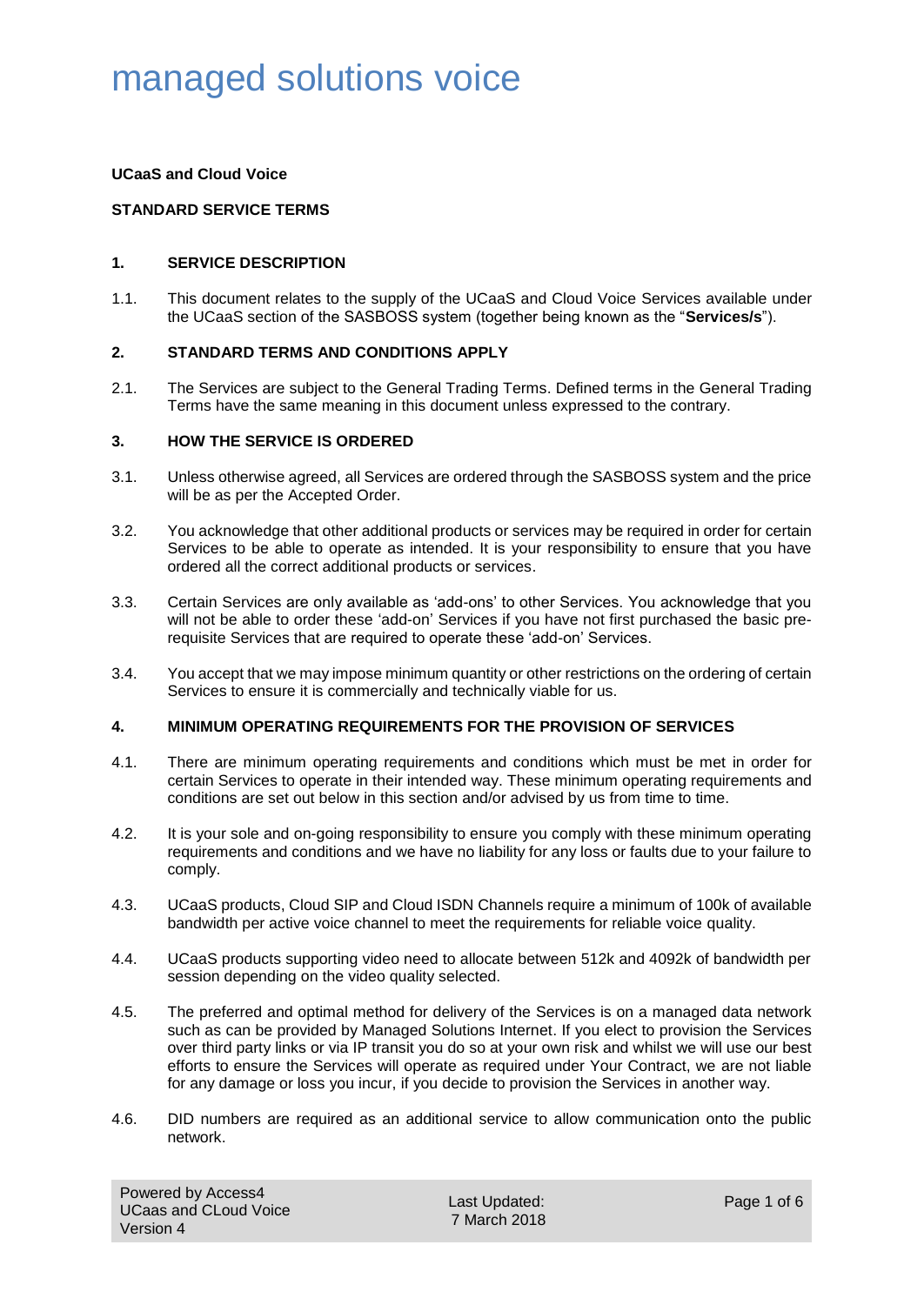- 4.7. Cloud SIP and Cloud ISDN Channels provided as a Trunk will only accept the following CODECs:
	- G711 alaw (20ms Packetisation)
	- G711 ulaw (20ms Packetisation)
- 4.8. Call Packs are allocated at the enterprise level only and every individual user must have their own call pack assigned.
- 4.9. Service availability and quality may differ from a standard telephone service as it is subject to network and internet congestion and your compliance with the minimum operating requirements.
- 4.10. You accept that the Service may not be appropriate if a user has a disability, serious illness, life threatening condition or if for any other reason a user requires uninterrupted phone line access to 000 emergency services. If a user requires uninterrupted phone line access to emergency services, it is your responsibility to notify them of the requirement to ensure such access and we will not be liable for any loss suffered due to any failure to procure such access.
- 4.11. Managed solutions voice provides a defined list of compatible hardware which is available through SASBOSS, we accept no liability and are not required to provide support if you connect unauthorized or untested devices.

### **5. OUR OBLIGATIONS**

- 5.1. Managed solutions voice agrees to provide a working service in accordance with the Service Level Agreement outlined in Section [8.](#page-2-0)
- 5.2. In the event of a failure of a Service:
	- (a) Managed solutions voice will endeavor to provide Service restoration in accordance with the targets set out below in Section [8.2\(e\);](#page-3-0) and
	- (b) you may be entitled to a rebate in accordance with Section [8.3.](#page-4-0)

## **6. YOUR OBLIGATIONS**

- 6.1. You agree to provide accurate information when requested to do so by managed solutions voice from time to time. (This includes provisioning documents and the contact details for the relevant site and onsite resources.)
- 6.2. You agree to provide timely access to all the necessary buildings for the purpose of installation and maintenance, when requested by managed solutions voice from time to time.
- 6.3. You acknowledge that additional equipment may be required for the Services to operate and this additional equipment is your sole responsibility to procure and maintain. Any such equipment (for example routers, firewalls and or switches) you procure must meet Australian regulations/standards and be fit for purpose.
- 6.4. You agree to provide troubleshooting support in the event of a failure or Service issues, when requested by Access4 from time to time.

### **7. ACCEPTABLE USE**

- 7.1. You must not:
	- (a) use equipment or software to overcome, manipulate or bypass any limitations or charges that we have placed on the Services; or
	- (b) use the Services in such a way that we believe would unreasonably affect other users on the network.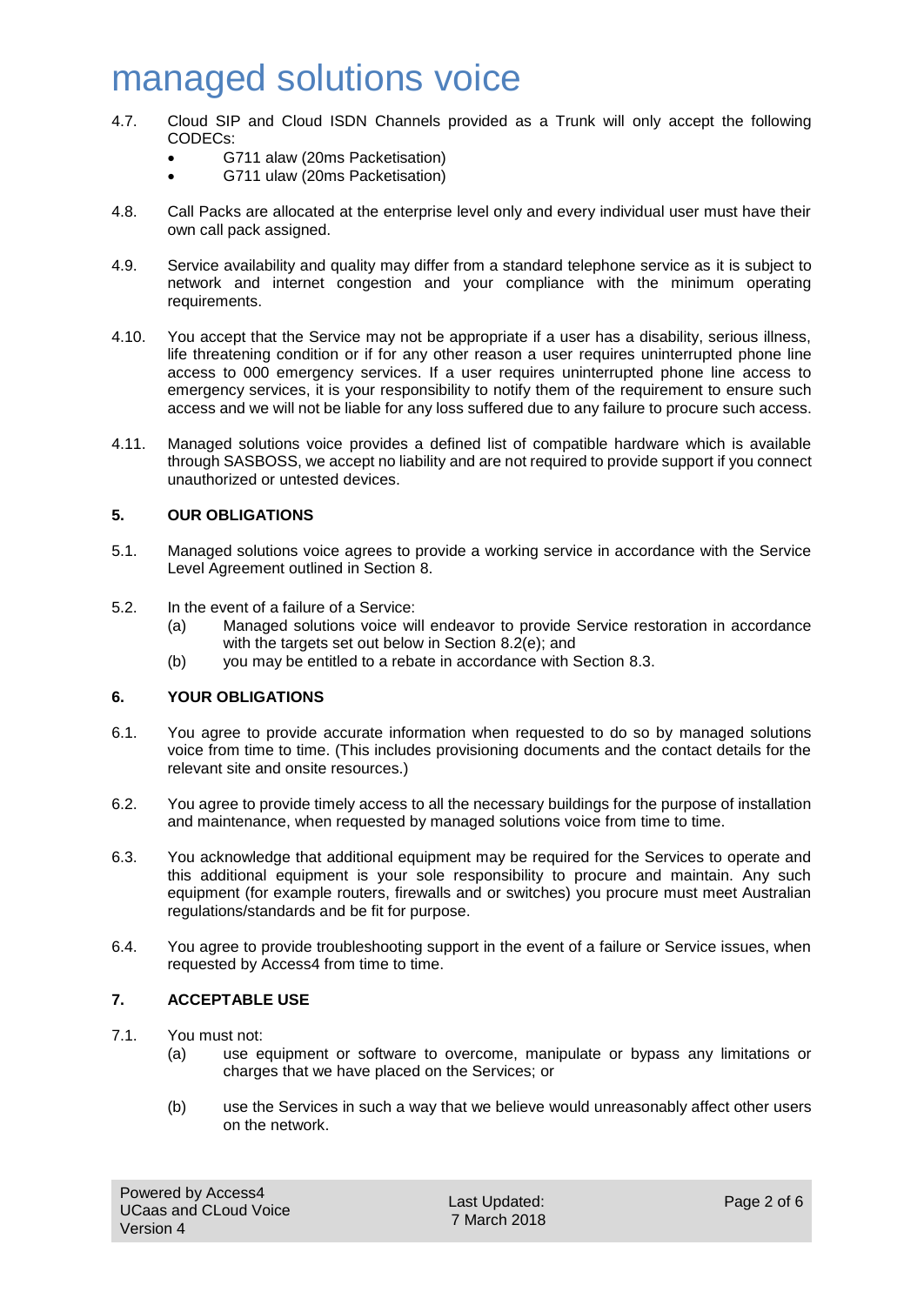- 7.2. You agree to only send caller identification information which ACMA has deemed to be valid. We may immediately without notice over-stamp any phone numbers which we believe is a contravention of this clause.
- 7.3. In the event of call recording software being used, you must obtain consent from all parties prior to using the software.
- 7.4. In relation to the call pack Services, you must not:
	- (a) use the included call pack Services (MVE2/3 or MCS2/3) for contact centre or telemarketing purposes, without our written permission. We may immediately suspend your Service if we suspect such unacceptable use;
	- (b) resell or aggregate Services to downstream customers (i.e. you must purchase on a one-to-one basis, where there is one call pack per user licence); or
	- (c) exceed reasonable business use. (Unless otherwise stated "reasonable business use" in this context means up to 1000 minutes of fixed-to-national calls and up to 500 minutes of fixed-to-mobile calls per pack under MVE2/3 and MCS2/3 products).

### <span id="page-2-0"></span>**8. SERVICE LEVEL AGREEMENT REGARDING SERVICE AVAILABILITY, FAULT REPORTING AND RESPONSE TIMES**

#### <span id="page-2-1"></span>8.1. **Service Availability Targets**

The below table outlines the service availability which we will endeavour to provide for the various Services ("**Service Availability Targets")**;

| <b>Service</b>                                                 | <b>Service Availability Target</b> |
|----------------------------------------------------------------|------------------------------------|
| Access4's UCaaS Platform and Datacentre availability           | 99.99%                             |
| Access4's UCaaS Platform through a single Access4<br>MPLS tail | 99.95%                             |
| Access4's UCaaS Platform through dual Access4 MPLS<br>tails    | 99.99%                             |
| Access4 via third party internet or private links              | Best Effort*                       |
| Access via Application based clients                           | Best Effort*                       |
|                                                                |                                    |

\*For the purposes of this document "Best Effort" means that we will make good-faith efforts to achieve the best result having regard to the circumstances, however we cannot (and do not) guarantee any set level of service availability.

### 8.2. **Fault reporting and target response and restoration times**

- (a) Before reporting any faults to us, you must triage the issue and take all reasonable steps to ensure there is no fault with any third party equipment/services or within your administrative domain.
- (b) If you rely on equipment supplied by us, you must specifically ensure that such equipment is connected, receiving power and cooling as required to be operational.
- <span id="page-2-2"></span>(c) As soon as you have confirmed that the fault is related to the Service supplied by us, that fault must be logged through our service desk via phone to 1300 626 765 or email to [support@mansol.net.au](mailto:support@mansol.net.au) and you must supply all required information as instructed in the Helpdesk Guide; or, if outside business hours, through the SASBOSS platform.
- (d) We will respond to faults in order of their severity as set out in the following table: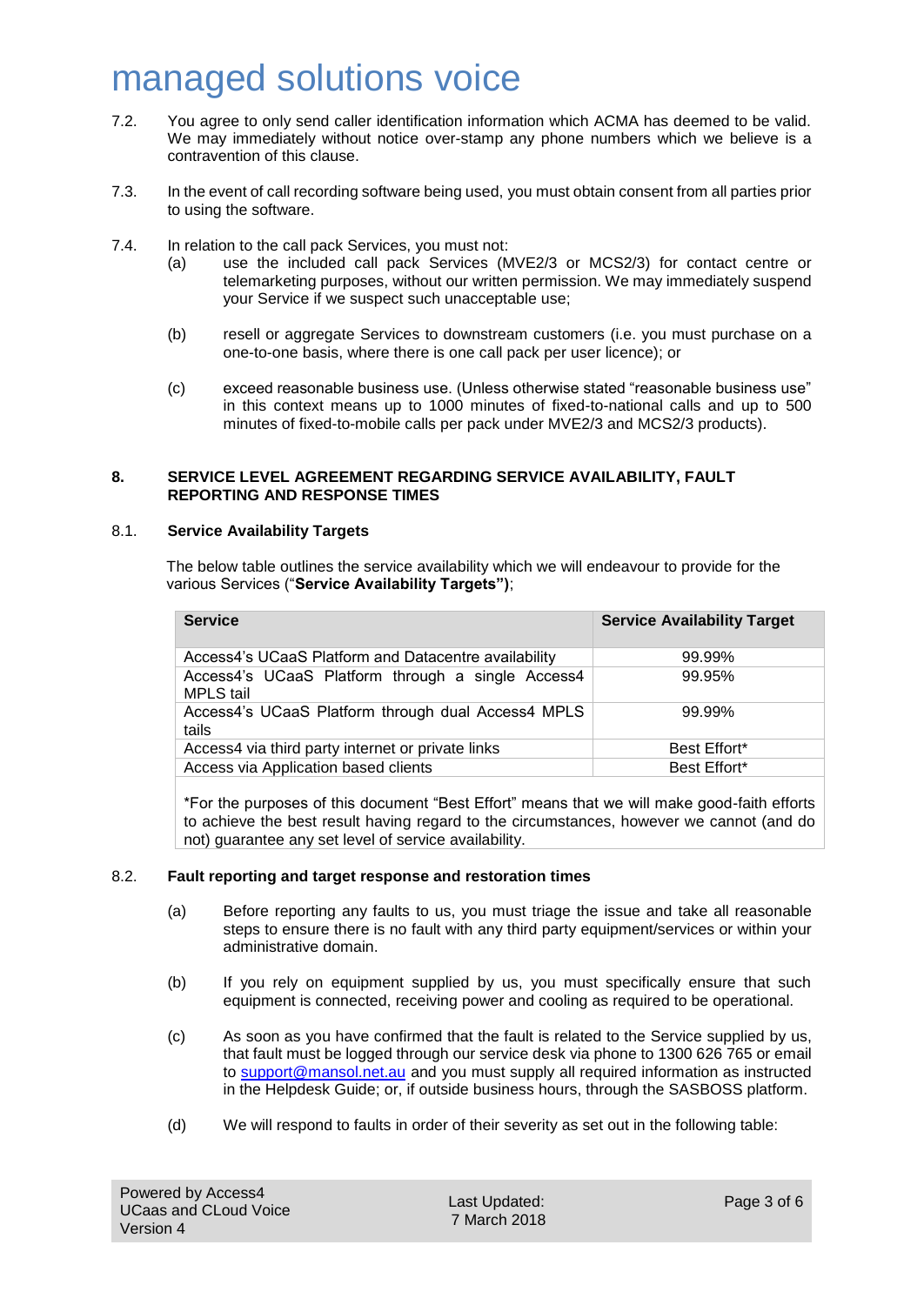### **Fault Severity Classification Table**

| <b>Severity</b>        | <b>UCaaS, CCaaS, Managed Voice</b>                                                                                                              |  |
|------------------------|-------------------------------------------------------------------------------------------------------------------------------------------------|--|
|                        |                                                                                                                                                 |  |
|                        | Loss of ability to make and receive calls impacting >10% of<br>enterprise                                                                       |  |
| Critical               | Inability to make emergency services calls                                                                                                      |  |
|                        | Complete loss of BroadWorks connectivity (1) responsiveness                                                                                     |  |
|                        | Loss of ability to make and receive calls impacting <10% of<br>enterprise                                                                       |  |
| Major                  | Loss of enterprise feature e.g. Voicemail or IVR                                                                                                |  |
|                        | Intermittent phone registration / call problems or<br>BroadWorks connectivity issues (1)                                                        |  |
|                        | Persistent call quality issues                                                                                                                  |  |
|                        | Individual call and or phone registration issues                                                                                                |  |
| Minor                  | Phone handset DOA and warranty claims (2)                                                                                                       |  |
|                        | Intermittent call quality issues                                                                                                                |  |
| Informational<br>/ MAC | Moves, Adds and Changes not available in SASBOSS or need to<br>be requested manually including: informational billing / usage / CDR<br>requests |  |
|                        | (1) Loss of connectivity does not apply to internet based services where Access4                                                                |  |
|                        | cannot see an issue in the cluster<br>(2) BYO devices are not supported by Access4 Help Desk                                                    |  |

<span id="page-3-0"></span>(e) Depending on the severity of the fault (as classified above) we will use our reasonable efforts to provide a response, restoration and a resolution within the times set out in the following table:

## **Target Response, Restoration & Resolution Times**

| <b>Severity</b> | <b>Response</b><br><b>Time</b> | Restoration(3)               | <b>Resolution</b>           | Coverage                 |
|-----------------|--------------------------------|------------------------------|-----------------------------|--------------------------|
| Critical        | 15 Minutes $(1)(2)$            | 4 Hours <sup>(2)(5)(3)</sup> | 24 Hours $(2)$              | 24x7                     |
| Major           | 1 Hour $(2)$                   | 8 Hours $(2)$ $(3)$          | 2 Business<br>Days $^{(2)}$ | <b>Business</b><br>Hours |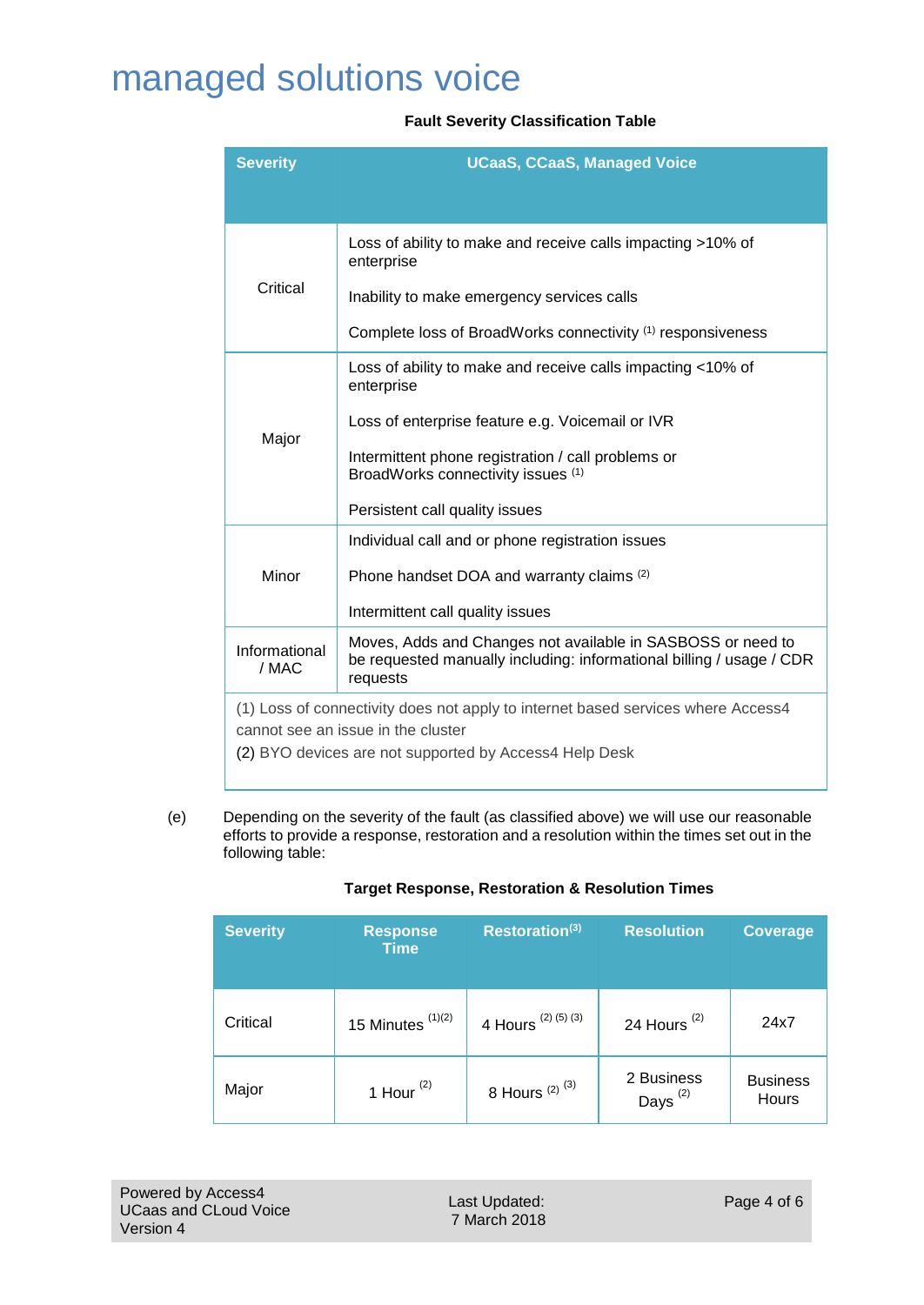| Minor                                                                                                                                                                                                                                                                                                                                                                                                                                                                                                                                                                                                                                                                                                                                                                                                                               | 1 Business Day<br>(2) | 2 Business<br>$\mathsf{Days}^{(3)}$ | 2 Business<br>Days | <b>Business</b><br><b>Hours</b> |
|-------------------------------------------------------------------------------------------------------------------------------------------------------------------------------------------------------------------------------------------------------------------------------------------------------------------------------------------------------------------------------------------------------------------------------------------------------------------------------------------------------------------------------------------------------------------------------------------------------------------------------------------------------------------------------------------------------------------------------------------------------------------------------------------------------------------------------------|-----------------------|-------------------------------------|--------------------|---------------------------------|
| Informational /<br>MAC                                                                                                                                                                                                                                                                                                                                                                                                                                                                                                                                                                                                                                                                                                                                                                                                              | 1 Business Day        | NA.                                 | 2 Business<br>Days | <b>Business</b><br><b>Hours</b> |
| (1) Critical faults which occur after-hours will have an extended response time of<br>1 hour.<br>Does not apply to Access4 Communicator (PC and Mac) Access4 UC-One<br>(2)<br>(IOS and Android) or other application clients.<br>(3) Restoration is aimed at resolving the immediate issue to get the customer<br>working. This is a temporary fix and further remediation work may be required<br>in order for there to be a resolution. In some circumstances there will be no<br>need for restoration and the fault can be rectified and a resolution reached<br><i>immediately.</i><br>In cases where restoration is dependant on access to customer sites<br>afterhours, if such access is not granted then targets cannot be achieved.<br>Tickets waiting on the you with no response for 10 days will be closed as resolved. |                       |                                     |                    |                                 |

### <span id="page-4-3"></span><span id="page-4-0"></span>8.3. **REBATES**

- (a) Subject always to section [8.3\(b\)](#page-4-1) below you are entitled to a rebate as set out in Section [8.3\(d\)](#page-4-2) where we fail to meet the Service Availability Targets set out in Section [8.1](#page-2-1) above.
- <span id="page-4-1"></span>(b) You will not be entitled to any rebates, where any failure to meet the Service Availability Targets was caused, or to the extent contributed to, by any of following excluded events:
	- (i) Force Majeure Events;
	- (ii) scheduled maintenance;
	- (iii) customer or third party equipment failure;
	- (iv) any failure to report the incident or outage to Access4 as set out in clause [8.2\(c\);](#page-2-2)
	- (v) improper use or failure to adhere to any acceptable use policy (if applicable);
	- (vi) unauthorised modifications or use of unauthorised equipment and devices;
	- (vii) power outages at the customer site or third-party facilities;
	- (viii) where a Service has been suspended or cancelled under our rights in the General Trading Terms or Service Schedule; and
	- (ix) Access4's or its agents' inability to access premises to resolve the issue.
- (c) All claims for rebates must be submitted:
	- (i) within 10 days of the incident occurring; and
	- (ii) in accordance with the standard operating procedure outlined in the General Trading Terms or as communicated to you from time to time.
- <span id="page-4-2"></span>(d) The below table sets out the rebate percentages applicable to UCaaS products if you are entitled to rebate in accordance with clause [8.3\(a\):](#page-4-3)

| <b>Service Availability Target</b> | Rebate  |
|------------------------------------|---------|
| $\geq 99.99\%$                     | 0       |
| $< 99.99\% -> 99.95\%$             | 2.5%    |
| $<$ 99.95% - $\geq$ 99.5%          | $5.0\%$ |
| $<$ 99.5% - $\geq$ 99.0%           | 7.5%    |
| $>99.0\%$                          | 10.0%   |